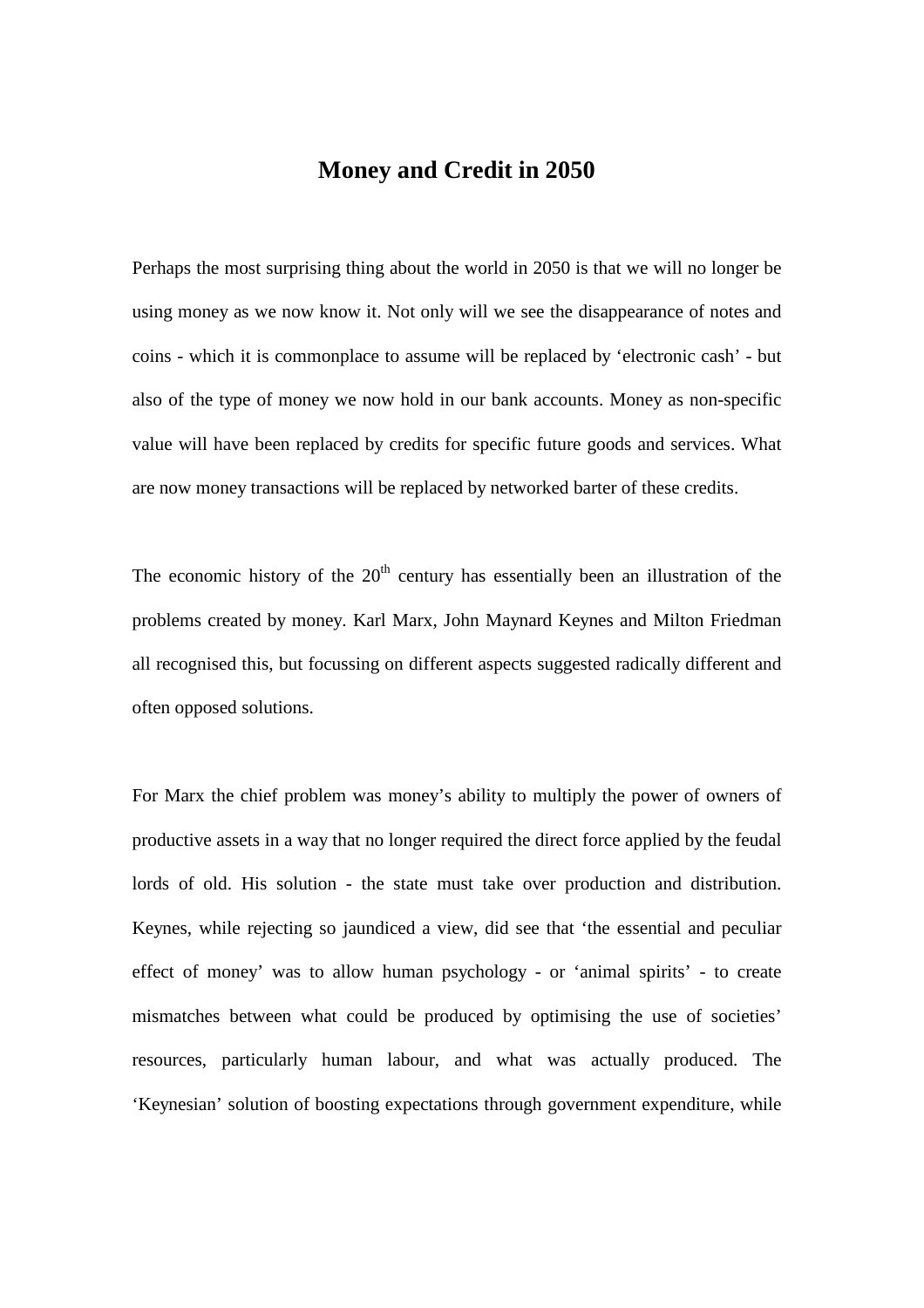initially successful, led eventually to a spiral of rising wages and prices, with associated labour unrest. Milton Friedman argued that this was the inevitable result of the discretionary use of monetary power. The supply of purchasing power must, he believed, be rigidly and consistently controlled without the opportunity for government to interfere. Unfortunately, attempts to put this idea into practice in the United Kingdom and in the United States resulted in severe and prolonged economic recessions.

Since then an uneasy truce has developed between Marxian concerns over the power money gives to the initially endowed, the Keynesian desire to stimulate or maintain aggregate demand and the monetarist concerns over the longer term mismatching of money and output. A pragmatic approach has been adopted by most nations. Targeting of consumer price indexes by independent central banks is allied with a cautious approach to public expenditure. A lengthy period of steady growth and price stability for the US economy in particular has encouraged the belief that serious inflation or deflation are problems of the past. But have the problems of money such as those identified by Marx, Keynes and Friedman really been solved or are they just temporarily hidden from view?

Thinking about the money we use today is hampered by an incomplete understanding of what it really represents. It is traditionally taught that money is anything that acts as a measure of value, a means of exchange and as a store of value. But this fails to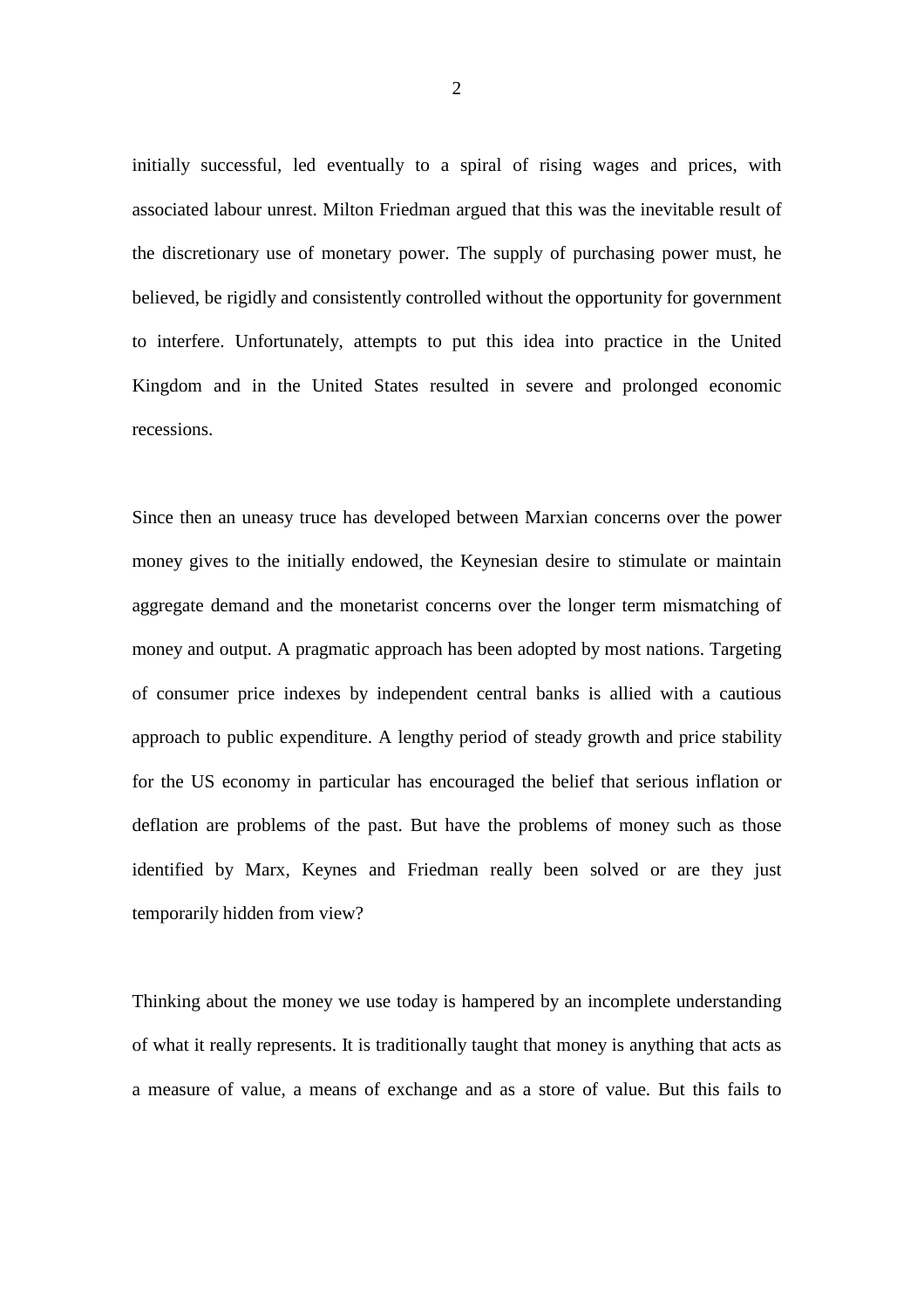distinguish between money that fulfils this purpose through its own intrinsic properties, such as gold, and that which is given value by the social convention of its near-universal acceptability.

Today's money can only be acceptable to us because it represents a claim on something, but on what? Since it does not represent a claim on goods and services already produced - the producers have by far the stronger right to this - it can only represent a claim on goods and services *yet to be produced*. As Wynne Godley of the Jerome Levy Economics Institute puts it:

> [M]oney is generated by the creation of credit, a process essential to the functioning of the real world economy since production and distribution take time and the future is always uncertain\*

All this definition lacks is the stipulation that there must be a close relationship between the credit created and the subsequent production and distribution. If the total value of circulating money is thought to exceed that of future production, its relative price will fall - leading to inflation; if it is thought to be less then it will rise - falling prices and deflation. Of course these are aggregate effects, worked out through many transactions, and no-one actually involved in a transaction can have a complete view of all the factors involved.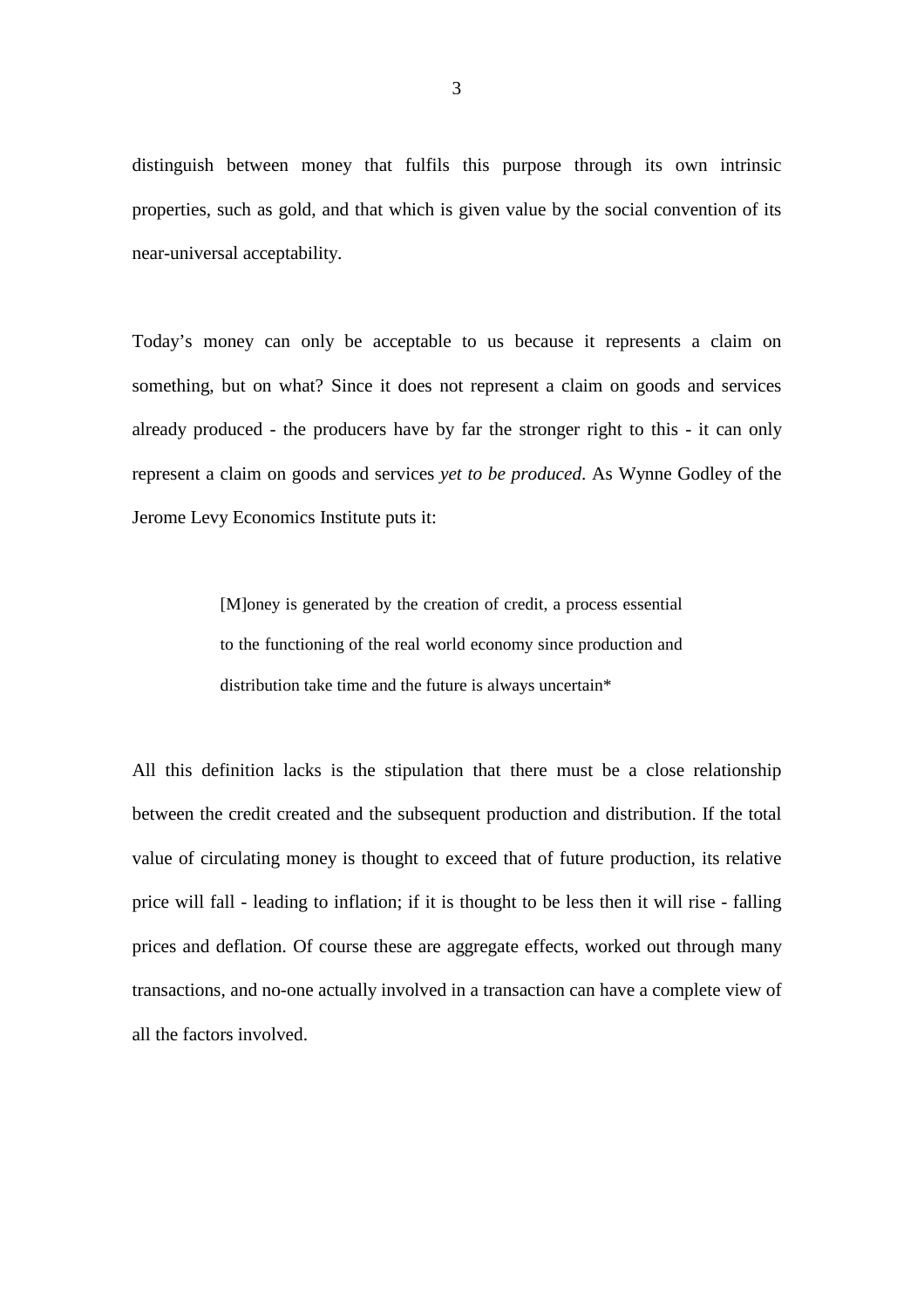One factor is the personal value to the buyer of the item relative to any other goods or services which he or she may be able to purchase, or is selling to fund the purchase, such as his or her own labour. But the purchaser also needs to know what proportion of future production the amount of money they are handing over represents. The information required for this is just impossibly complex. We need to know the total potential production for all goods and services and all externalities such as pollution and global warming that will arise from the production and consumption of these. And then we have to predict the ways in which synergies will occur, such as that between education and technology development.

The unique selling point of the market economy is its price-signalling mechanism. Production and allocation of goods and services is decentralised; each transaction serves to adjust demand and supply patterns. But a non-specific money economy defies the ability of anyone to see more than a part of the whole. We see money flowing into and out of our sphere of influence, apparently to and from limitless pools of the stuff. Our price signals have to be given and received using only a fraction of the information we really need. These difficulties are worsened by the existence of multiple currencies. Transactions across currencies increase geometrically the difficulties of making comparative valuations. Little wonder that political and military power governs currency strength rather than any realistic valuation of goods and services traded. The money system tends also to blur distortions of distribution. If a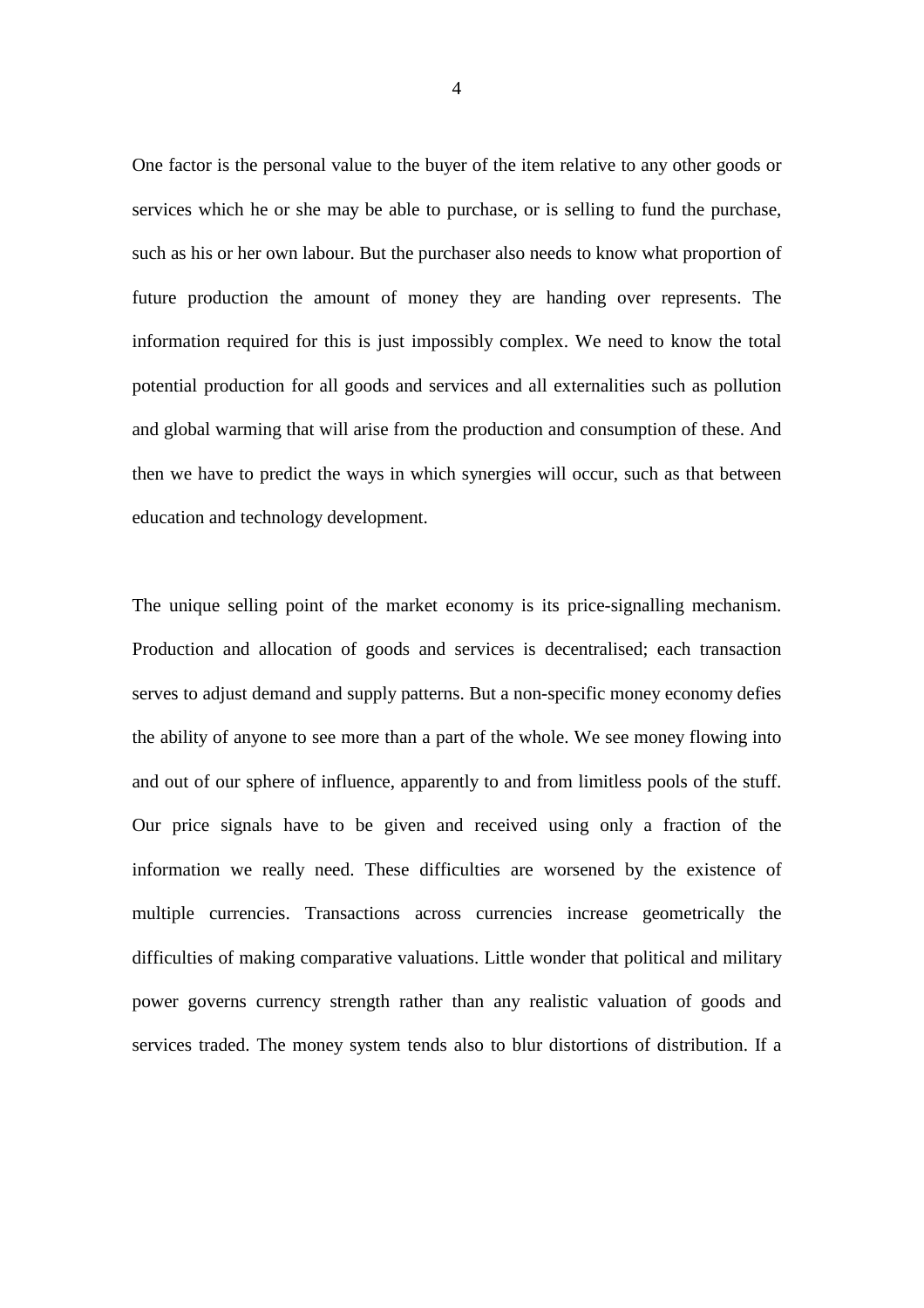commodity, like money, appears to be in almost endless supply then however much one individual owns is of little consequence to anyone else.

But while currency unions such as the European Monetary Union attempt to tackle this problem from one angle - enhancing Europe's power to match the dollar or the yen, and removing currency disparities between member states - it increases the information required to assess transaction values in that currency. To set prices in euros we will have to estimate the possibilities for future production right across Europe.

As individuals we have such an impossible task in determining the correct money price in each transaction, that we usually have little choice but to rely on prices that we are given, both as sellers (usually of labour) and buyers. Without the information we need to make the market work for us we have to bow to the superior resources of our employers and the big corporations, who being themselves unable to determine the real value of the goods and services they are creating, adopt profit-seeking as a primary goal.

Such evidence as there is suggests that the perceived total value of money may already be greater than that of total anticipated real goods and services. While consumer price indexes help to defuse this effect for the cost of present consumption while they remain relatively low and stable, this is not so for the total cost of expected lifetime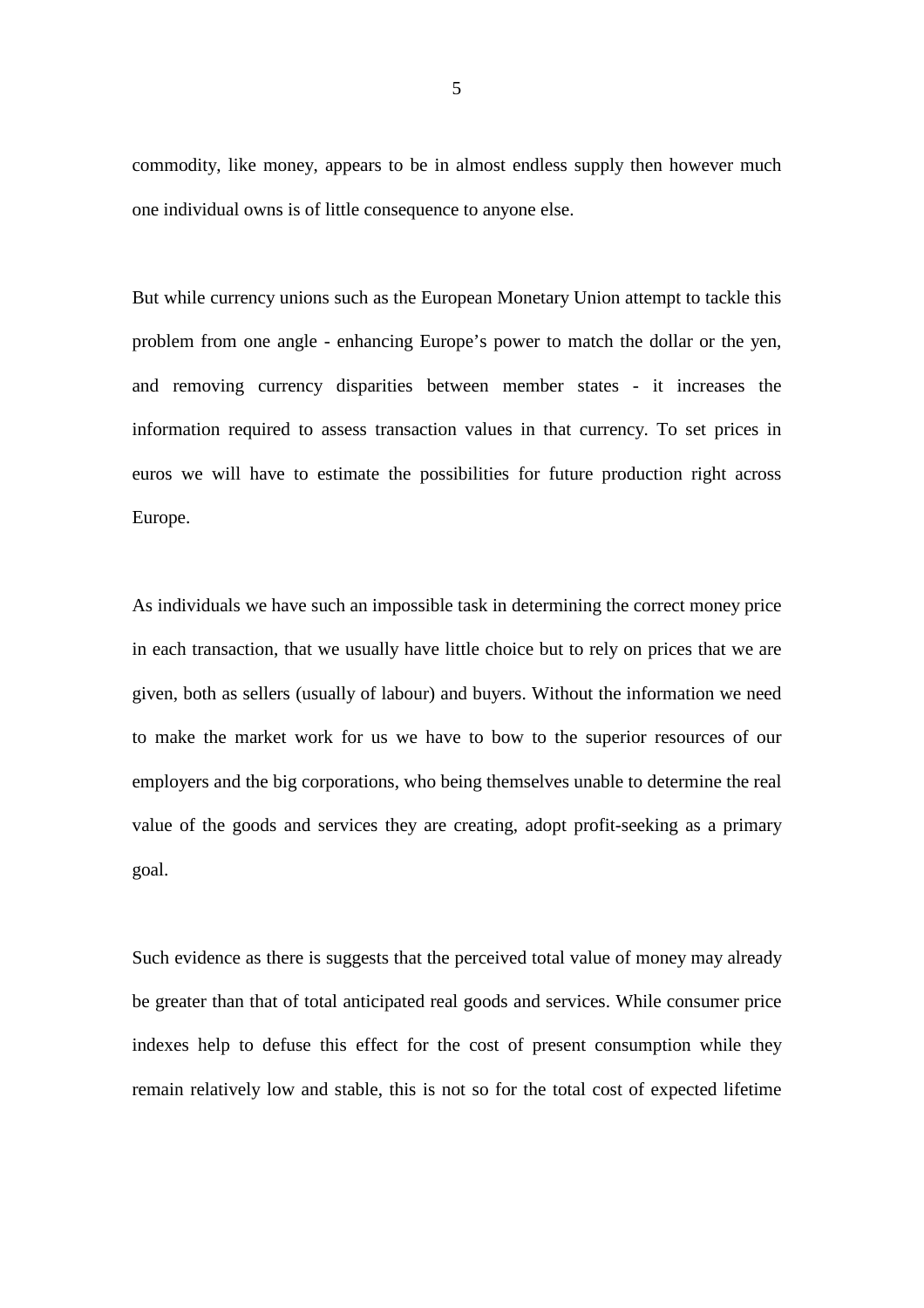consumption. Professor John Vickers of the Bank of England has called this latter figure the 'cost of life', and it has to include the asset prices which have risen in the UK and the US much more than their consumer counterparts over the past two decades. In the UK annual money supply growth has exceeded annual nominal GDP growth by an average of over one third over the last 20 years. Given the increasing amount of US paper money held abroad - estimated by the US Federal Reserve to be around 53% of the total in 1995 - and the proliferation of overseas 'Eurodollar' deposits, the excess of total dollar value growth over US production growth may be at least as great.

The effect of a global money supply whose perceived valuation is in excess of more resource-based calculations of global wealth is to conceal real limits to resources and to the world's capacity to absorb the adverse effects of production and consumption. Since money is completely interchangeable the illusion is created of resources and sink capacities that too can limitlessly be interchanged. To counteract this failure of market signalling, regulation and taxation regimes are required which are in themselves economically costly.

Whatever estimate of remaining oil reserves is accepted, all sensible analysts predict peak oil production occurring well before 2050 unless there is a drastic reduction in the rate at which we use it. Yet we see no sign of the price signals that would trigger the search for the alternative energy sources needed to avoid a collapse in the prices of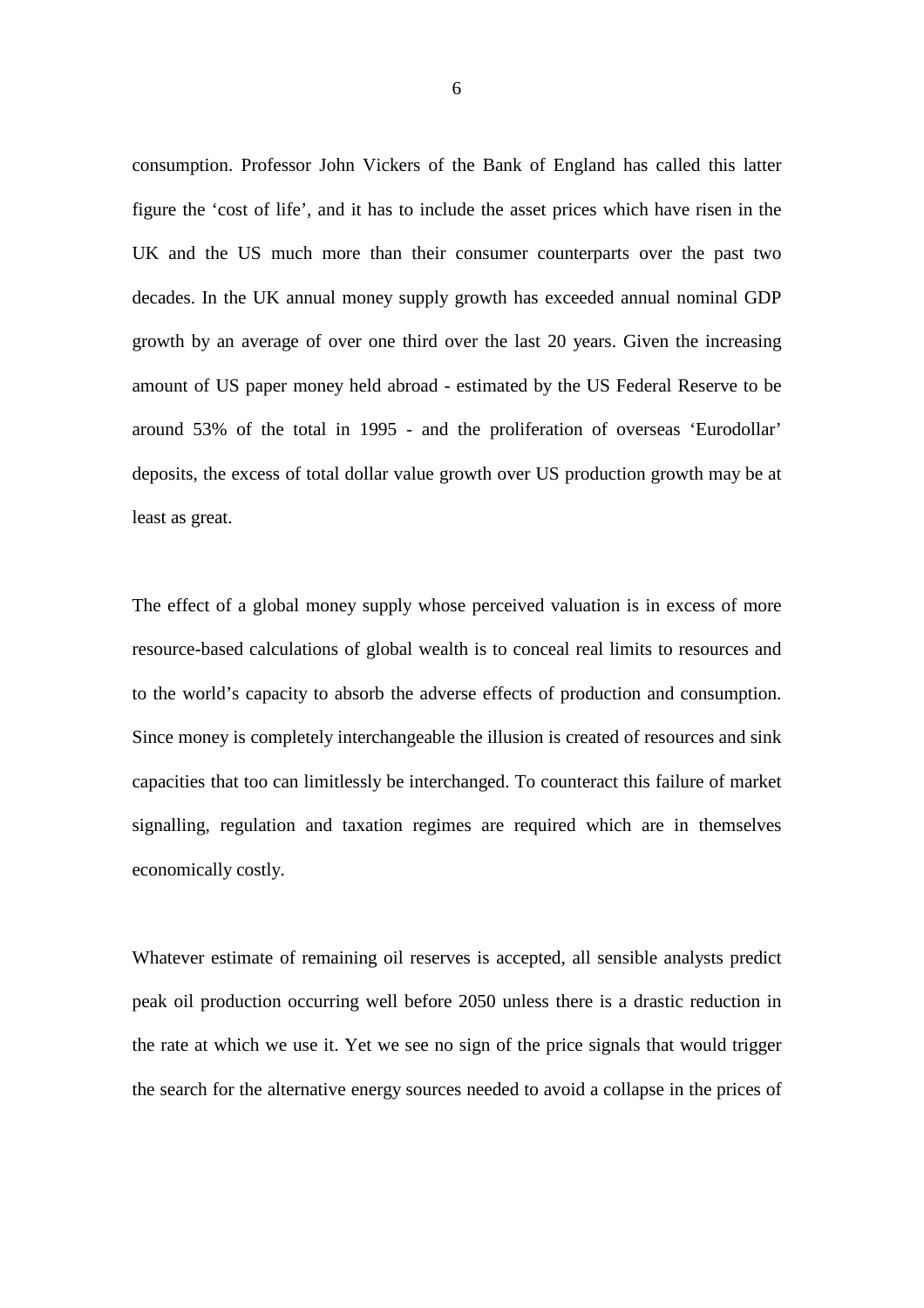oil-related assets when the production peak is reached and real economic decline as energy becomes scarce. Alongside this goes the accumulating evidence that global warming is a reality. Even if it is not a man-made phenomenon, profound economic and social changes are likely as the global climate hots up by perhaps 0.5 - 1.5ºC over the next 50 years. This prospect is most certainly not factored into the recent years of soaring share prices in London and New York. Moreover, even if the global inequality of resources that a money economy has helped bring about were to become no worse, the ease of global communication will continue to increase their impact. Local conflicts over resources and the problems of individual and population movements from poor to rich (or poor to less poor) countries are bound to increase. It is precisely these sort of prospects that while profoundly affecting future production, are ignored because they cannot be assimilated into any of the partial views held when prices are set under a non-specific money system.

Two current trends offer a glimpse of a better future. The trading of carbon dioxide emissions rights as outlined at Kyoto in 1997 is a partial form of the future production bartering that will replace money. The great advantage of emissions trading over regulation through fines or taxation is that it addresses pollution directly, not just as a money cost. Any considerations over how to trade such emissions are thus based on local environmental, social and economic consequences, not just on the losses a polluter can afford. Secondly, many individuals and companies are rediscovering the benefits of barter, especially when specialised software is used to ease the search for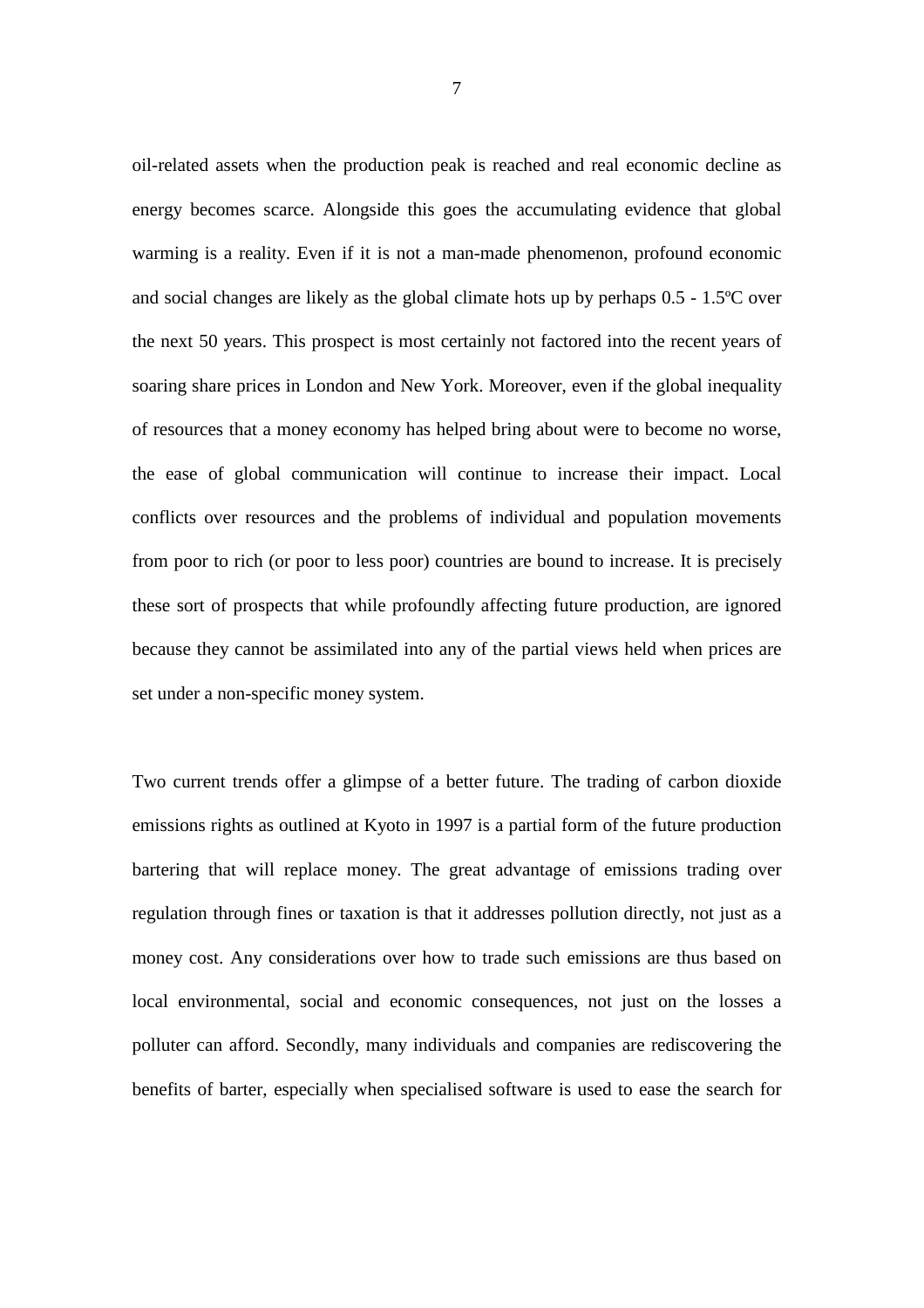less frequent coincidences of wants. The International Reciprocal Trade Association, an umbrella body for barter companies, expects 1.2 million businesses in North America alone to be engaged in barter by 2005. These businesses benefit by avoiding the costs of obtaining cash and the direct relationships built between firms producing real goods and services.

In the future the money we currently hold as non-specific value will have to be replaced with credits for specific goods or services whose production is anticipated but not yet realised. These might be housing services, legal services, hairdressing services or indeed commodities still in development. All transactions, including family shopping and the payment of salaries would involve such real commodity allocations. For example, a teacher would be credited for the education services she provided. When she goes shopping she can pay the supermarket with these credits. Working estimates for various common exchanges; potatoes for plumbing services, soap for nursing services, and so on would be held on a computer network and roughly known at any time by both parties. For less frequent transactions specific negotiations may be required, but this will be eased by banks, part of whose role under the new system would be to help people manage their commodity credit portfolios. So if someone has a rather obscure job, a performance artist say, the bank would link up with consumers of performance art across the world and exchange credits for something more readily acceptable to the supermarket. Most of these exchanges could be done electronically and instantly according to preferences which could be reset as required.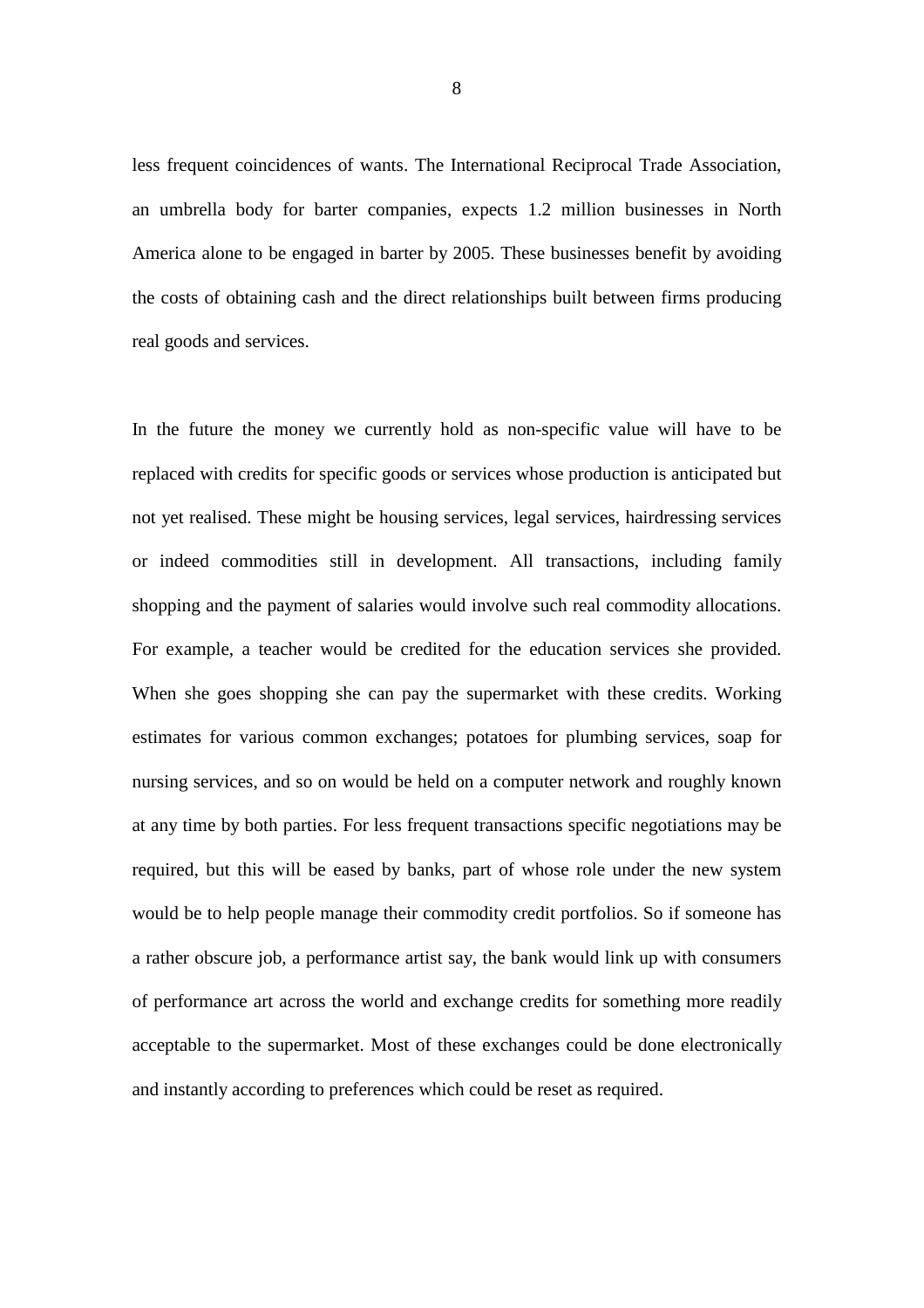The basis of the technology for global future production barter is there, and given the current rate of technical progress it seems certain that a reliable and robust system with universal access could be developed long before 2050. Once efficiency and ease of use are no longer a significant issue future production barter offers tremendous advantages over money. Every transaction will precisely specify what commodities are being exchanged. Each party to a transaction will be much clearer as to the consequences for themselves and the rest of the society of which they are part. It will be possible to compare total claims existing on future petrol production with realistic estimates of oil reserves along with the likely levels of pollution or other externalities resulting from the exercise of these claims.

The accumulation of non-specific wealth by individuals and companies will no longer be possible. All wealth will have to be held as claims on specific commodities. This will have two major beneficial effects. Firstly it will bring into perspective the significance of certain degrees of wealth. We might accept one person owning \$1 billion as money. Yet if we were to see that person controlling a significant proportion of the future production of a specific important resource, we would have to wonder about the justice of this.

The change to future production credit will have profound effects on the operation of firms. Instead of non-specific monetary revenue and monetary profits, firms' revenue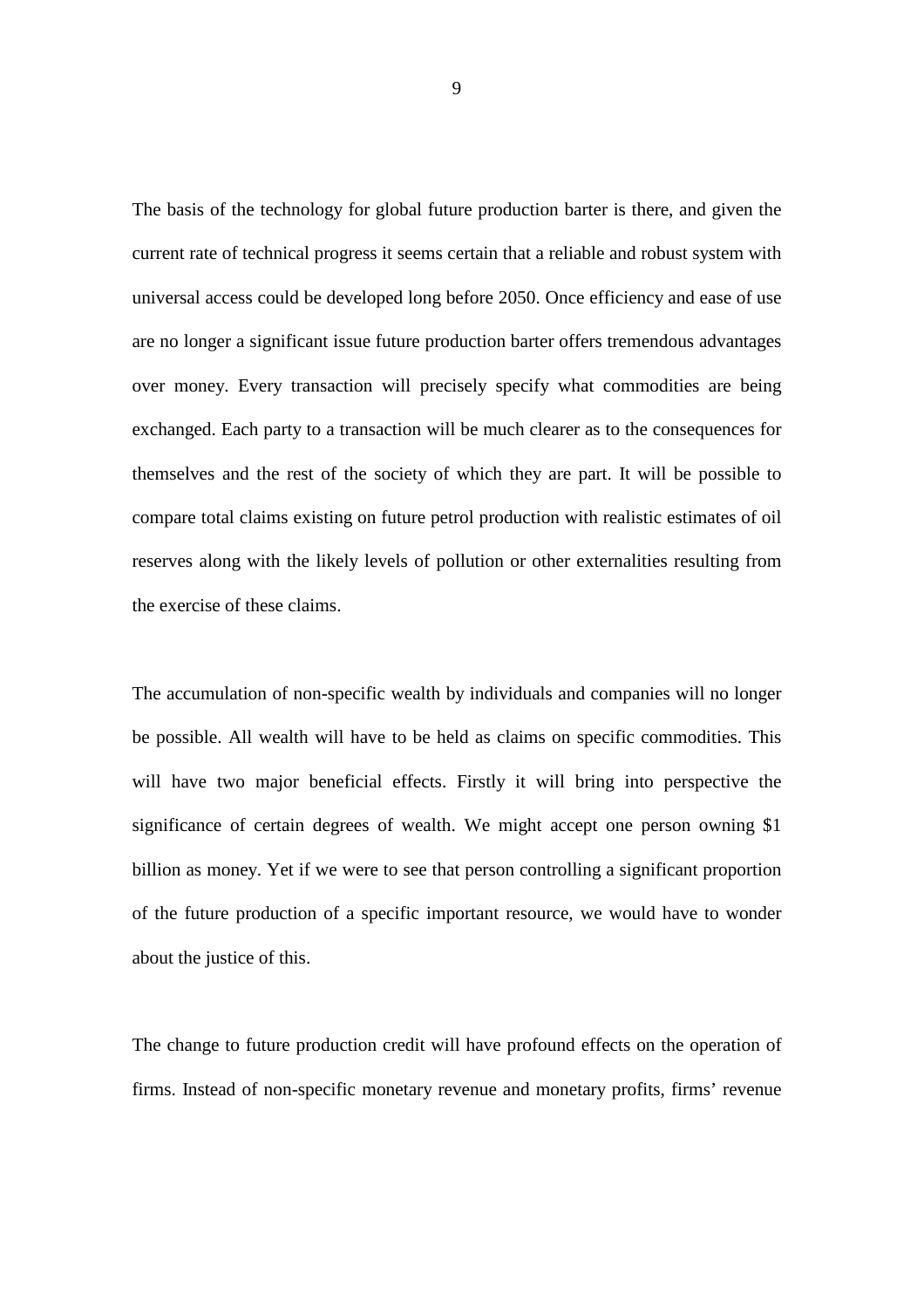and surpluses would be in the form of real commodity claims. Management, employees and shareholders will have a strong interest in ensuring that these commodities are useful to them personally, or at any rate are widely acceptable in exchange.

The provision of money as credit to invest in future production will be replaced by banks' creation of claims to commodities required to start, maintain or expand a business, in exchange for future claims to the production of that firm. In this way banks will have to be much more thoughtful about the overall consequences of their lending. They must be sure that the new claims they are creating are realistic - much easier to do for real commodities as opposed to non-specific value - and that the business has a real chance of producing useful goods or services. Banks, like other firms, will require a much broader base of decision-making if their business is to produce optimal results.

Some sort of taxation would still be required to pay for public goods. Where individuals such as doctors, nurses and teachers or firms provide goods or services direct to the public sector this will be credited against tax liability. Otherwise tax will be paid through the exchange network of banks, in the form of credits for the goods and services required by government.